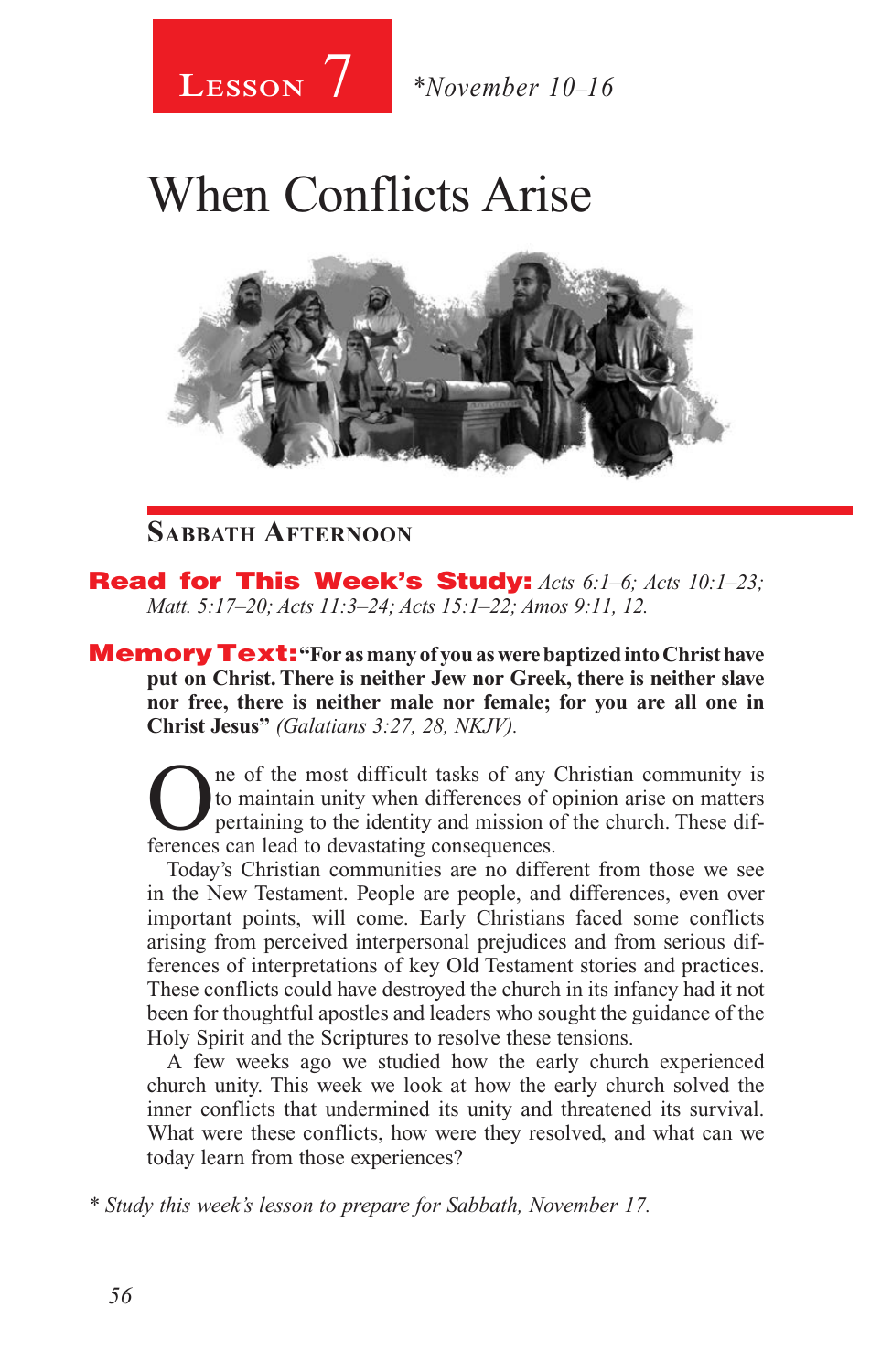

## **Ethnic Prejudices**

**Read** Acts 6:1. What issue in the early church caused people to com**plain about what appeared to be the unfair and unequitable distribution of food to widows?**

Some early Christians appeared to be prejudiced against the widows of Greek heritage in their midst and provided them with less food than the widows of Hebrew heritage. This *perceived* favoritism caused a rift in the early community of believers. Whether or not the favoritism was real, the text does not say. It says only that some people believed that it was. This conflict threatened the church's unity very early on. How fascinating that ethnic division was seen so quickly in the church.

\_\_\_\_\_\_\_\_\_\_\_\_\_\_\_\_\_\_\_\_\_\_\_\_\_\_\_\_\_\_\_\_\_\_\_\_\_\_\_\_\_\_\_\_\_\_\_\_\_\_\_\_\_\_\_\_

\_\_\_\_\_\_\_\_\_\_\_\_\_\_\_\_\_\_\_\_\_\_\_\_\_\_\_\_\_\_\_\_\_\_\_\_\_\_\_\_\_\_\_\_\_\_\_\_\_\_\_\_\_\_\_\_

#### Read **Acts 6:2–6. What were the simple steps taken by the early church to solve this misunderstanding?**

The early church was growing rapidly, and this growth brought increasingly heavy burdens on the apostles. The appointment of these seven men, traditionally called "deacons" (although the New Testament does not call them as such), relieved the tension in the Jerusalem church and allowed for the involvement of more people in the ministry of the church.

\_\_\_\_\_\_\_\_\_\_\_\_\_\_\_\_\_\_\_\_\_\_\_\_\_\_\_\_\_\_\_\_\_\_\_\_\_\_\_\_\_\_\_\_\_\_\_\_\_\_\_\_\_\_\_\_

\_\_\_\_\_\_\_\_\_\_\_\_\_\_\_\_\_\_\_\_\_\_\_\_\_\_\_\_\_\_\_\_\_\_\_\_\_\_\_\_\_\_\_\_\_\_\_\_\_\_\_\_\_\_\_\_

The apostles listened carefully to the complaints of Greek-speaking believers and asked them for a solution. The selection of the seven men to become associates of the apostles was left to this group, and they recommended seven disciples, all of them from Greek-speaking heritage. These men were said to be "of good reputation, full of the Holy Spirit and wisdom" *(Acts 6:3, NKJV)*. The ministry of the apostles, which until then had been both to preach the Word of God and to distribute food to widows, was divided into two groups, each doing an equally valuable ministry for the proclamation of the gospel. Luke uses the same word, "ministry" or "service" (*diakonia*), to refer to both the ministry of the apostles in preaching the Word *(Acts 6:4)* and to the ministry of the deacons in distributing food *(Acts 6:1).*

**What significance do you see in the fact that the leaders called many of the believers together** *(Acts 6:2)* **in order to try to work out a solution?**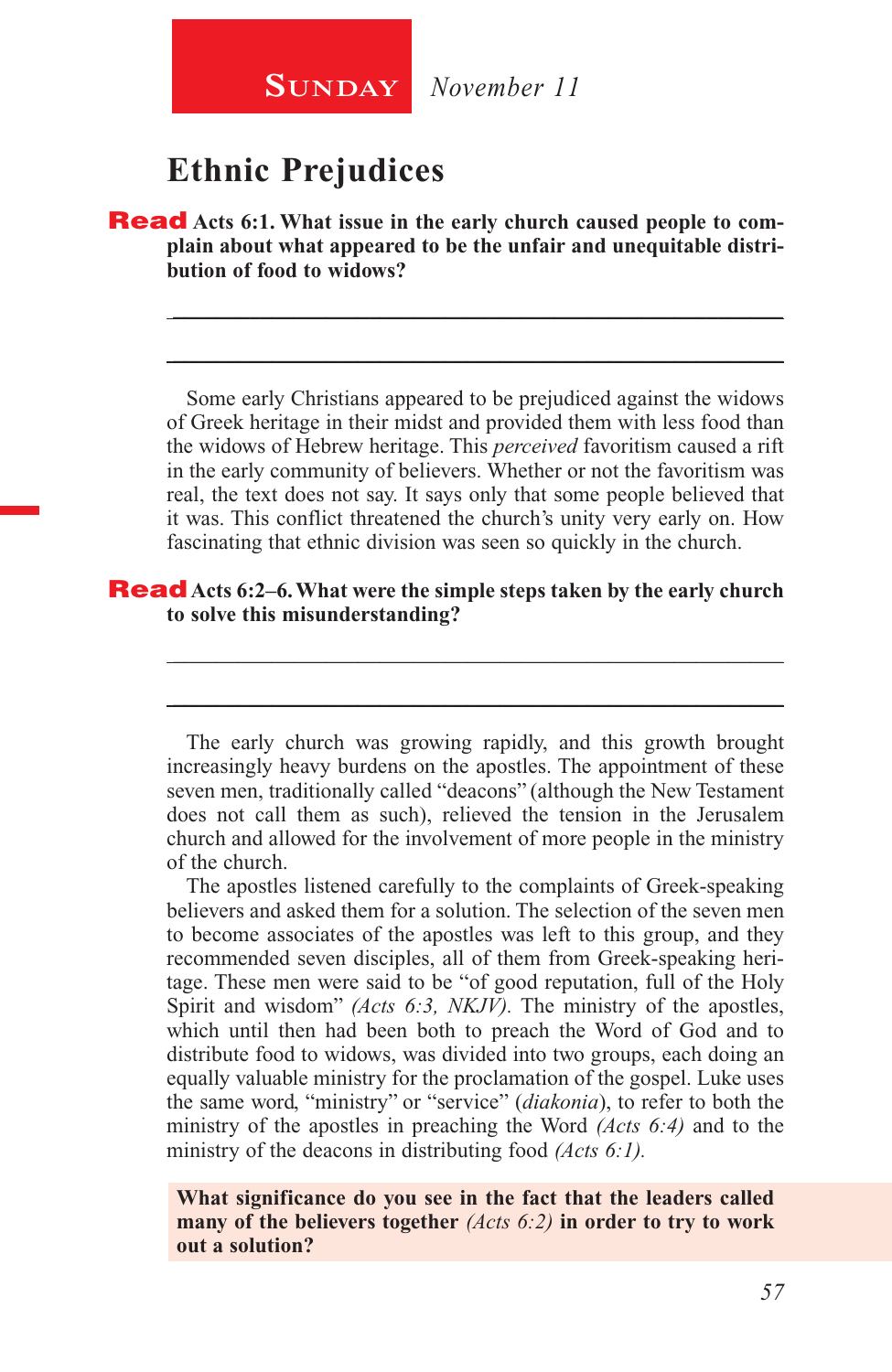## **The Conversion of Gentiles**

The conversion of Gentiles to the gospel of Jesus Christ is an event in the book of Acts that sets the stage for the greatest conflict in the life of the early church, one that would threaten its existence and mission.

Read **Acts 10:1–23. What elements in this passage indicate that the Holy Spirit was at work in the hearts of many people to prepare the way for Gentiles to receive the gospel?**

The vision must have seemed so bizarre to Peter. He was shocked by it because, as a faithful Jew, he had never partaken of unclean or defiled foods, as the law required *(see Leviticus 11, Ezek. 4:14, and Dan. 1:8).*  However, the intent of this vision was not about diet but about the barriers between Jews and Gentiles that were hindering the spread of the gospel. Such barriers were at least as prevalent in the ancient world as they are today.

\_\_\_\_\_\_\_\_\_\_\_\_\_\_\_\_\_\_\_\_\_\_\_\_\_\_\_\_\_\_\_\_\_\_\_\_\_\_\_\_\_\_\_\_\_\_\_\_\_\_\_\_\_\_\_\_

\_\_\_\_\_\_\_\_\_\_\_\_\_\_\_\_\_\_\_\_\_\_\_\_\_\_\_\_\_\_\_\_\_\_\_\_\_\_\_\_\_\_\_\_\_\_\_\_\_\_\_\_\_\_\_\_

During the first decades, Christianity was basically made up of Jews who had accepted Jesus as the promised Messiah of the Old Testament prophecies. These early believers in Jesus were faithful Jews who obeyed the law as they had been taught. They did not consider the gospel of Jesus Christ as having erased or abolished the Old Testament proscriptions *(see Matt. 5:17–20).*

\_\_\_\_\_\_\_\_\_\_\_\_\_\_\_\_\_\_\_\_\_\_\_\_\_\_\_\_\_\_\_\_\_\_\_\_\_\_\_\_\_\_\_\_\_\_\_\_\_\_\_\_\_\_\_\_

\_\_\_\_\_\_\_\_\_\_\_\_\_\_\_\_\_\_\_\_\_\_\_\_\_\_\_\_\_\_\_\_\_\_\_\_\_\_\_\_\_\_\_\_\_\_\_\_\_\_\_\_\_\_\_\_

#### **Read** Acts 10:28, 29, 34, 35. What did Peter understand was the mean**ing of the vision he received in Joppa? What led him to this interpretation?**

What we see happening in Acts is that the Holy Spirit had prepared the way for Gentiles to be received into the fellowship of the Christian community. And they could do this without having to be circumcised and become Jews first. What convinced Peter and his friends that this was indeed God's will was the outpouring of the Holy Spirit on Cornelius and his household in a similar way to what the disciples of Jesus had experienced on the day of Pentecost *(Acts 10:44–47).* If the Holy Spirit was given to Gentiles in the same way as it was given to Jews, then it was evident that being circumcised was not a prerequisite to becoming a believer in Jesus as the Messiah. This conclusion set the stage for a major theological conflict among early Christians.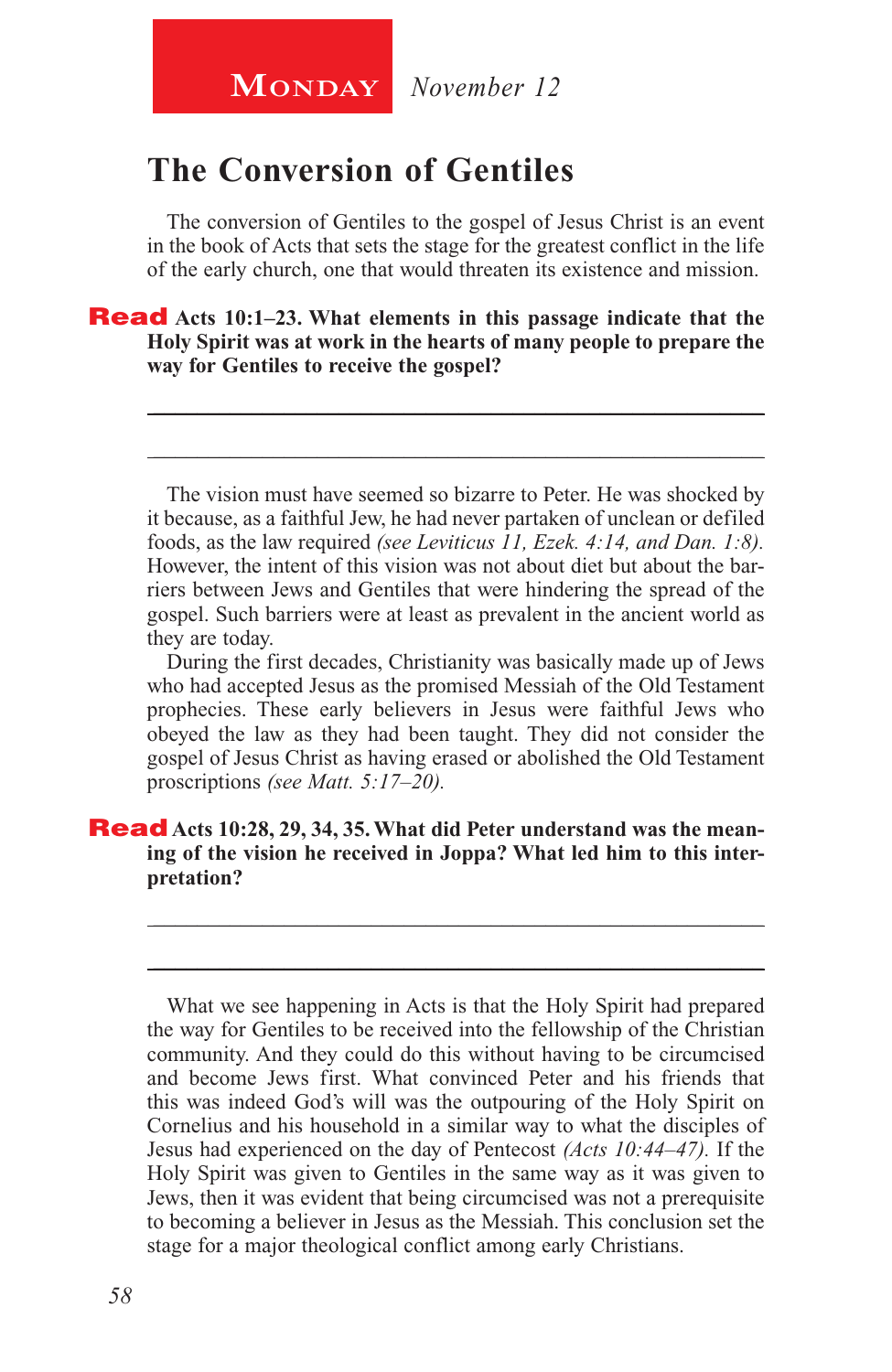## **The Spirit Is Leading**

Reports of what happened in Caesarea with Cornelius soon reached the leaders of the Christian community in Jerusalem, and they asked Peter to give an account of what happened. They were offended by what Peter had done because, according to their Jewish understanding of the Law of Moses, faithful Jews were not allowed to eat with Gentiles *(Acts 11:3).*

Read **Acts 11:4–18. What did Peter say to explain the work of the Holy Spirit and His leading in this event? What was the main point he was making by recounting what had happened?**

Although some raised questions about the legitimacy of Peter's actions and his decision to baptize these Gentiles, sufficient witnesses *(Acts 11:12)* certified that the Holy Spirit did indeed manifest His presence in the same way as at Pentecost. The guidance and leading of the Holy Spirit in this case is unassailable and the gift acknowledged. "When they heard these things they became silent; and they glorified God, saying, 'Then God has also granted to the Gentiles repentance to life' " *(Acts 11:18, NKJV).*

\_\_\_\_\_\_\_\_\_\_\_\_\_\_\_\_\_\_\_\_\_\_\_\_\_\_\_\_\_\_\_\_\_\_\_\_\_\_\_\_\_\_\_\_\_\_\_\_\_\_\_\_\_\_\_\_

\_\_\_\_\_\_\_\_\_\_\_\_\_\_\_\_\_\_\_\_\_\_\_\_\_\_\_\_\_\_\_\_\_\_\_\_\_\_\_\_\_\_\_\_\_\_\_\_\_\_\_\_\_\_\_\_

\_\_\_\_\_\_\_\_\_\_\_\_\_\_\_\_\_\_\_\_\_\_\_\_\_\_\_\_\_\_\_\_\_\_\_\_\_\_\_\_\_\_\_\_\_\_\_\_\_\_\_\_\_\_\_\_

\_\_\_\_\_\_\_\_\_\_\_\_\_\_\_\_\_\_\_\_\_\_\_\_\_\_\_\_\_\_\_\_\_\_\_\_\_\_\_\_\_\_\_\_\_\_\_\_\_\_\_\_\_\_\_\_

#### Read **Acts 11:19–24. What happened next in the life of the early church?**

Perhaps some in Jerusalem thought that what happened with Cornelius and his household would be an exception and that such an experience would not be repeated. But that's not what the Holy Spirit intended. As the disciples of Jesus scattered beyond Jerusalem and Judea, because of the persecution that arose after Stephen's death *(Acts 8:1),* and went to Samaria, Phoenicia, Cyprus, and Antioch, subsequently more and more Gentiles accepted Jesus as their Savior. This is what Jesus had predicted *(Acts 1:8).* As wonderful as this influx of Gentiles was, if we put ourselves in the place of these early Jewish believers it's not hard to see how they weren't quite sure how to react.

**How might we ourselves be holding on to narrow views of the church and of our message that could hamper our witness?**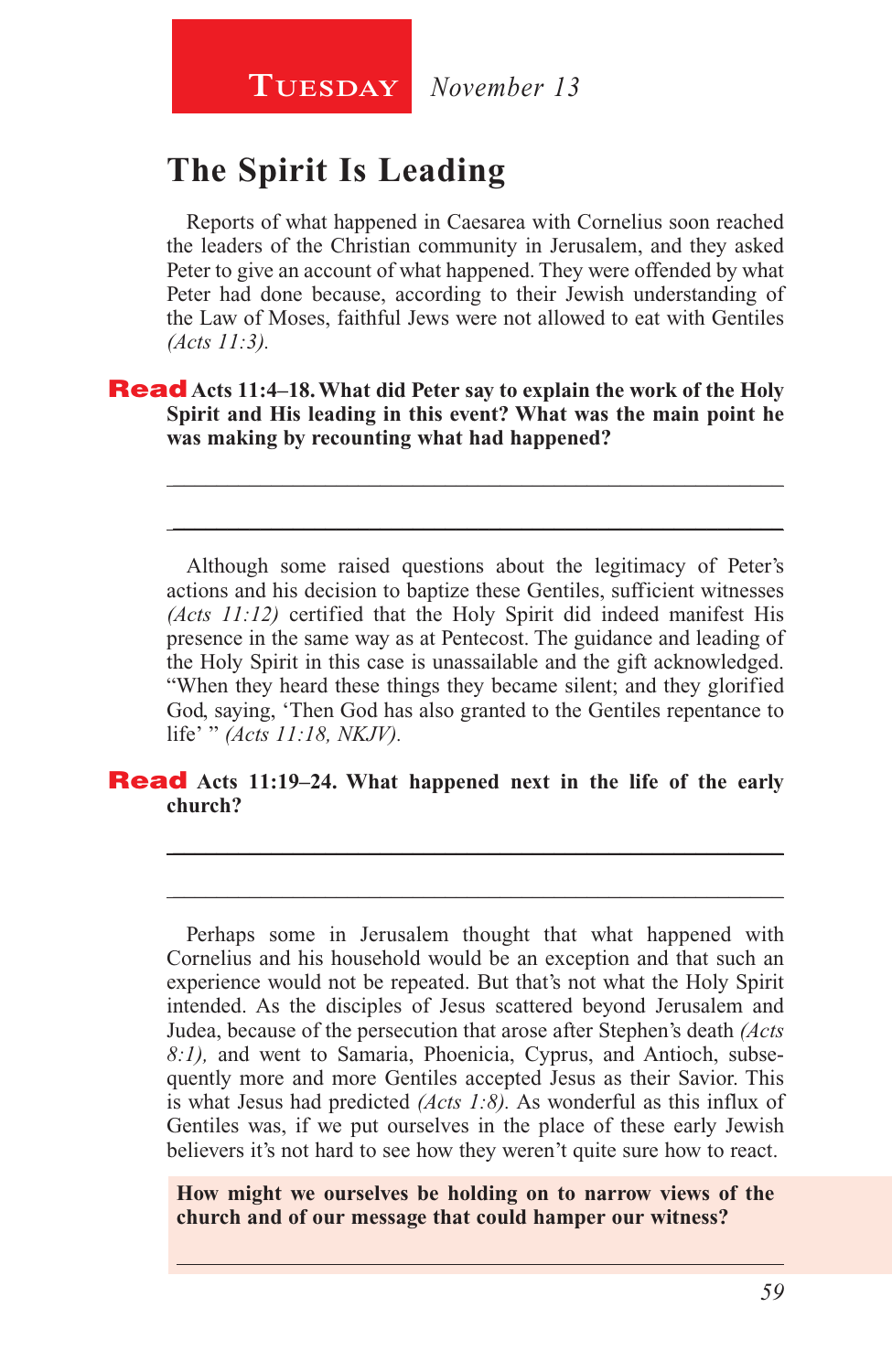**WEDNESDAY** November 14

## **The Jerusalem Council**

Read **Acts 15:1, 2 and Galatians 2:11–14. What are the two issues that caused serious conflict in the early church?** 

The threat to church unity faced by early Christians was real and difficult. Some Jewish Christians thought that salvation was possible only for those who belonged to the covenant people of God, and this implied that circumcision was a requirement. And as part of a faithful lifestyle, these Jewish believers also believed that they were to avoid any contacts with Gentiles that could possibly thwart their own salvation.

\_\_\_\_\_\_\_\_\_\_\_\_\_\_\_\_\_\_\_\_\_\_\_\_\_\_\_\_\_\_\_\_\_\_\_\_\_\_\_\_\_\_\_\_\_\_\_\_\_\_\_\_\_\_\_\_

\_\_\_\_\_\_\_\_\_\_\_\_\_\_\_\_\_\_\_\_\_\_\_\_\_\_\_\_\_\_\_\_\_\_\_\_\_\_\_\_\_\_\_\_\_\_\_\_\_\_\_\_\_\_\_\_

The Jews had very strict traditions in regard to their association with Gentiles. These traditions quickly became a stumbling block for the new Christian community when the apostles began to reach out to Gentiles who wished to become followers of Jesus. Because the Messiah is the Savior of God's covenant people, as predicted in the Old Testament, weren't Gentiles supposed to become Jews first and then follow the same covenant rules if they wanted to be saved?

#### **Read** Acts 15:3–22. What were some issues presented during the **Jerusalem Council?**

The issue here was rooted in conflicts over deeply held interpretations of the Old Testament stories regarding circumcision and relationship with Gentiles. As apostles, elders, and delegates from Antioch sat together, it seems the discussion went on for a long time without any resolution.

\_\_\_\_\_\_\_\_\_\_\_\_\_\_\_\_\_\_\_\_\_\_\_\_\_\_\_\_\_\_\_\_\_\_\_\_\_\_\_\_\_\_\_\_\_\_\_\_\_\_\_\_\_\_\_\_

\_\_\_\_\_\_\_\_\_\_\_\_\_\_\_\_\_\_\_\_\_\_\_\_\_\_\_\_\_\_\_\_\_\_\_\_\_\_\_\_\_\_\_\_\_\_\_\_\_\_\_\_\_\_\_\_

But then Peter, Barnabas, and Paul made speeches. Peter's speech alluded to the visionary revelation that God gave him and to the gift of the Holy Spirit, which opened the way for the mission to the Gentiles. Then Paul and Barnabas shared their stories of what God had done through them for the Gentiles. As a result, many eyes were opened to new truth. Said Peter: " 'We believe that through the grace of the Lord Jesus Christ we shall be saved in the same manner as they,' " meaning the Gentiles *(Acts 15:11, NKJV).* Centuries of long-held tradition were unraveling in light of the gospel.

**Was there ever a time you changed your mind about how you understood a deeply held belief? What did you learn from the experience that could perhaps help you when you might again have to question your understanding of a belief?**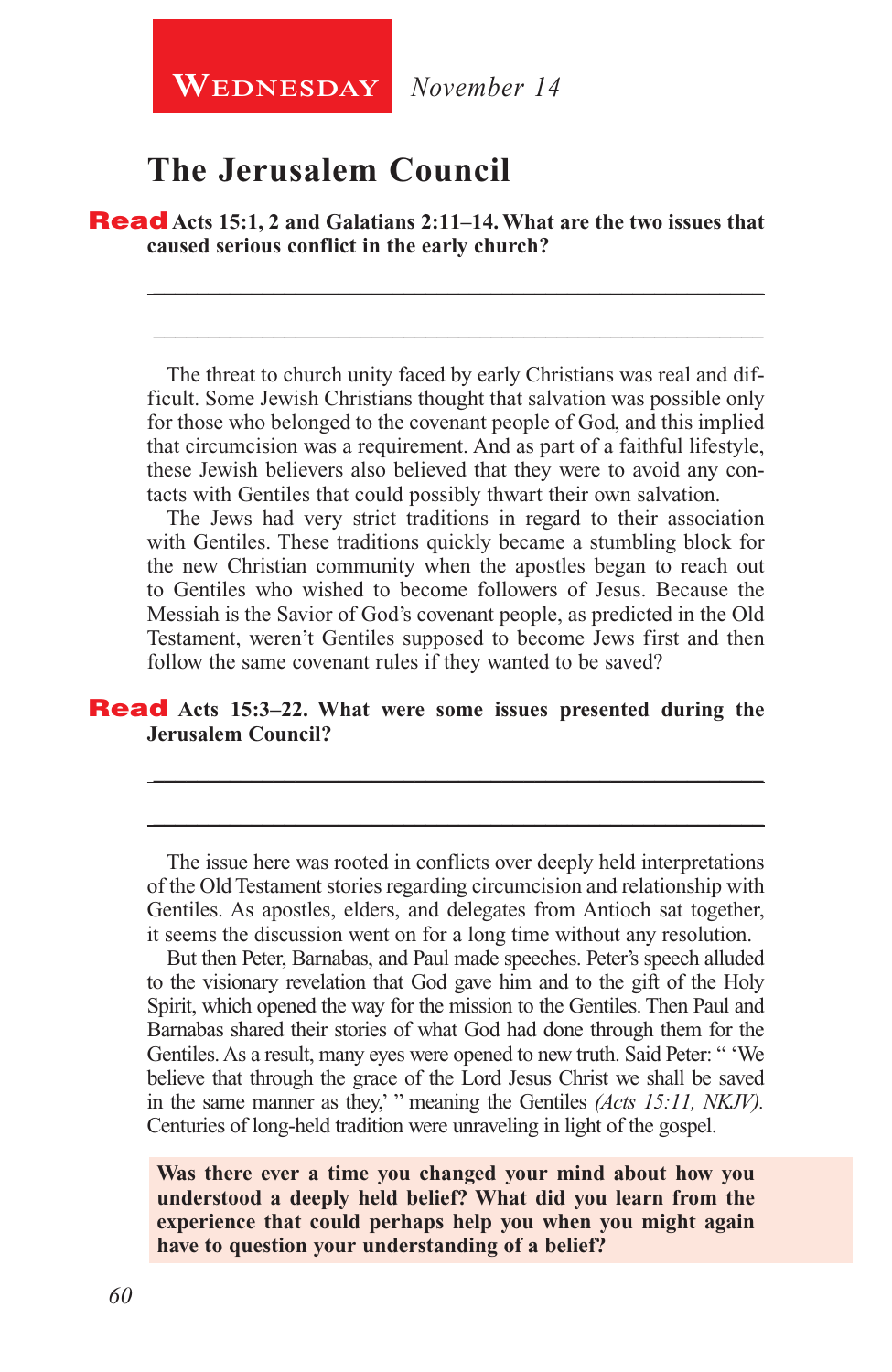## **A Difficult Solution**

It took some level of trust from the church at Antioch to send representatives to Jerusalem in order to seek the best solution to their conflict. However, after hours of discussion between the apostles and elders, James, the brother of Jesus, who appears to be the leader of the assembly, made a judgment about what should be done *(Acts 15:13– 20).* Clearly the council decided that Gentiles do not need to become Jewish converts, obeying all aspects of the ceremonial laws, including circumcision, in order to become Christians.

#### Read **Amos 9:11, 12 and Jeremiah 12:14–16. What predictions did these Old Testament prophets make regarding Israel's neighboring nations?**

\_\_\_\_\_\_\_\_\_\_\_\_\_\_\_\_\_\_\_\_\_\_\_\_\_\_\_\_\_\_\_\_\_\_\_\_\_\_\_\_\_\_\_\_\_\_\_\_\_\_\_\_\_\_\_\_

\_\_\_\_\_\_\_\_\_\_\_\_\_\_\_\_\_\_\_\_\_\_\_\_\_\_\_\_\_\_\_\_\_\_\_\_\_\_\_\_\_\_\_\_\_\_\_\_\_\_\_\_\_\_\_\_

While James quotes from Amos 9, we see allusions to the salvation of the nations in other Old Testament prophets. It was God's intention all along to save the entire world through Israel's witness and experience. In fact, God's call to Abraham included a blessing for all nations through him and his descendants *(Gen. 12:1–3).* The leading of the Holy Spirit; the ministry of Peter, Barnabas, and Paul among the Gentiles; and the conversion of many Gentiles were evidences that could not be set aside. These testimonies helped leaders of the Christian community in Jerusalem realize that many Old Testament prophecies were now being fulfilled. In fact, God already had given laws guiding the presence of Gentiles in Israel and what restrictions applied to them *(Leviticus 17, 18).* James also referred to these laws in his decision *(Acts 15:29).* It became obvious to everyone that God was calling Gentiles to join His people and receive salvation in Jesus. The guidance of the Holy Spirit gave them a deeper understanding of the Scripture and revealed to them crucial truths that they had not seen before.

Acts 15:30–35 tells the response of the believers in Antioch to what was decided in Jerusalem: "The people . . . were glad for its encouraging message" *(Acts 15:31, NIV).*

We see here in Acts a powerful example of how the early church, through submission to the Word of God, along with a mind-set of love, unity, and trust, could under the guidance of the Holy Spirit avert what could have been a major crisis of unity.

**What does this account teach us about how important it is for us not only to** *listen* **to what others are saying but to consider that they might be right, even when what they say is not exactly what we want to hear?**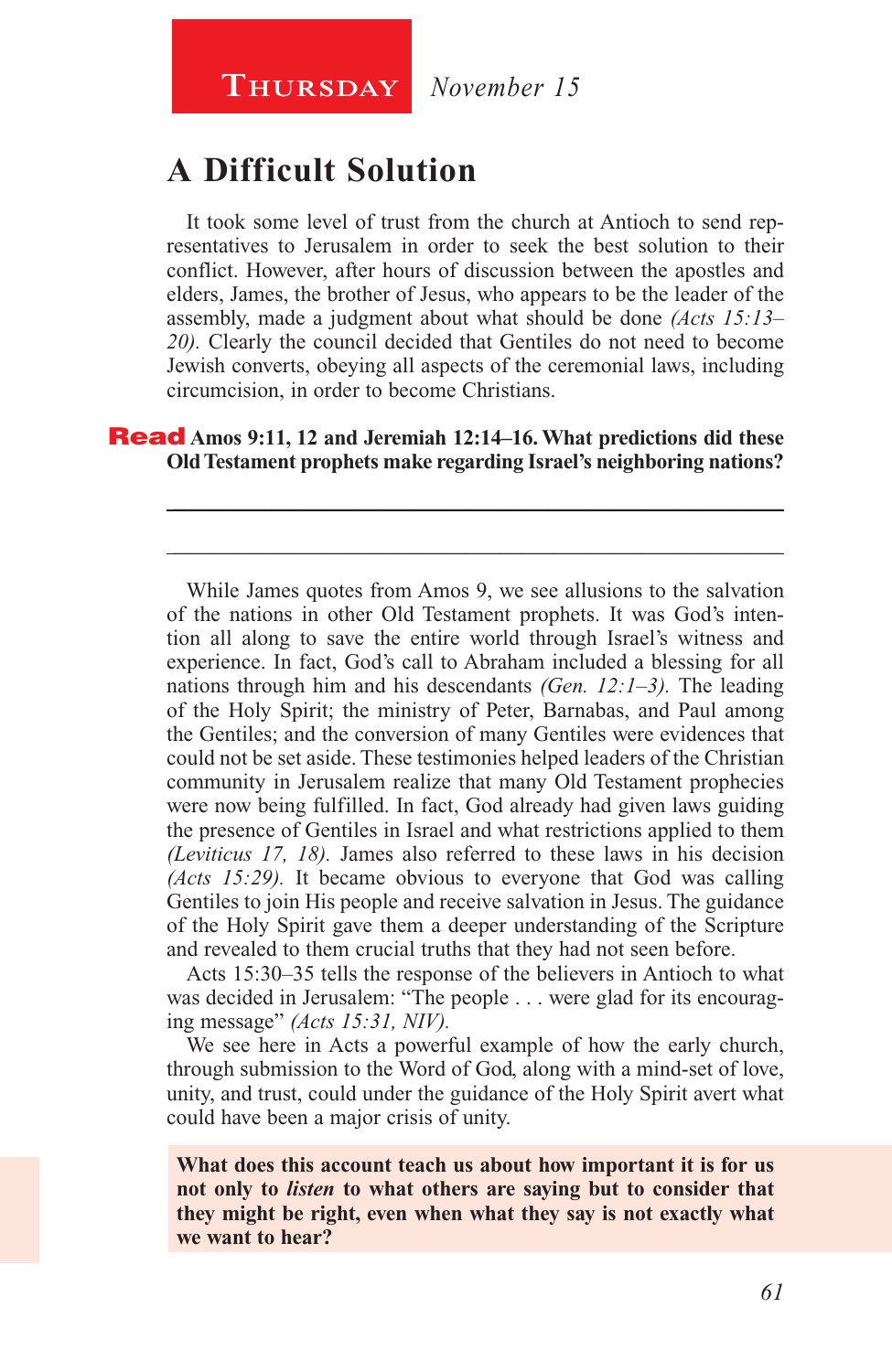**FRIDAY** November 16

Further Thought: Ellen G. White, "A Seeker for Truth," pp. 131-142; "Jew and Gentile," pp. 188–200, in *The Acts of the Apostles*.

"The council which decided this case was composed of apostles and teachers who had been prominent in raising up the Jewish and Gentile Christian churches, with chosen delegates from various places. Elders from Jerusalem and deputies from Antioch were present, and the most influential churches were represented. The council moved in accordance with the dictates of enlightened judgment, and with the dignity of a church established by the divine will. As a result of their deliberations they all saw that God Himself had answered the question at issue by bestowing upon the Gentiles the Holy Ghost; and they realized that it was their part to follow the guidance of the Spirit.

"The entire body of Christians was not called to vote upon the question. The 'apostles and elders,' men of influence and judgment, framed and issued the decree, which was thereupon generally accepted by the Christian churches. Not all, however, were pleased with the decision; there was a faction of ambitious and self-confident brethren who disagreed with it. These men assumed to engage in the work on their own responsibility. They indulged in much murmuring and faultfinding, proposing new plans and seeking to pull down the work of the men whom God had ordained to teach the gospel message. From the first the church has had such obstacles to meet and ever will have till the close of time."—Ellen G. White, *The Acts of the Apostles*, pp. 196, 197.

### Discussion Questions:

 **What steps toward the resolution of conflicts found in the accounts we looked at this week can be applied to your church community if and when disagreements arise? Though one issue the church was dealing with here was theological, what can we learn from these accounts that can help the church when cultural, political, or ethnic issues threaten unity? What important principles can we take away from what we have seen?**

 **Look again at the Ellen G. White quote above. Despite the positive outcome, some were still not satisfied. What lesson should we take away from this sad reality?**

**Summary:** The early church was threatened by internal conflicts over a number of issues that could have had a devastating effect on it. We saw the way that the church, under the guidance of the Holy Spirit and submission to the Word of God, was able to resolve these conflicts and avert schisms.